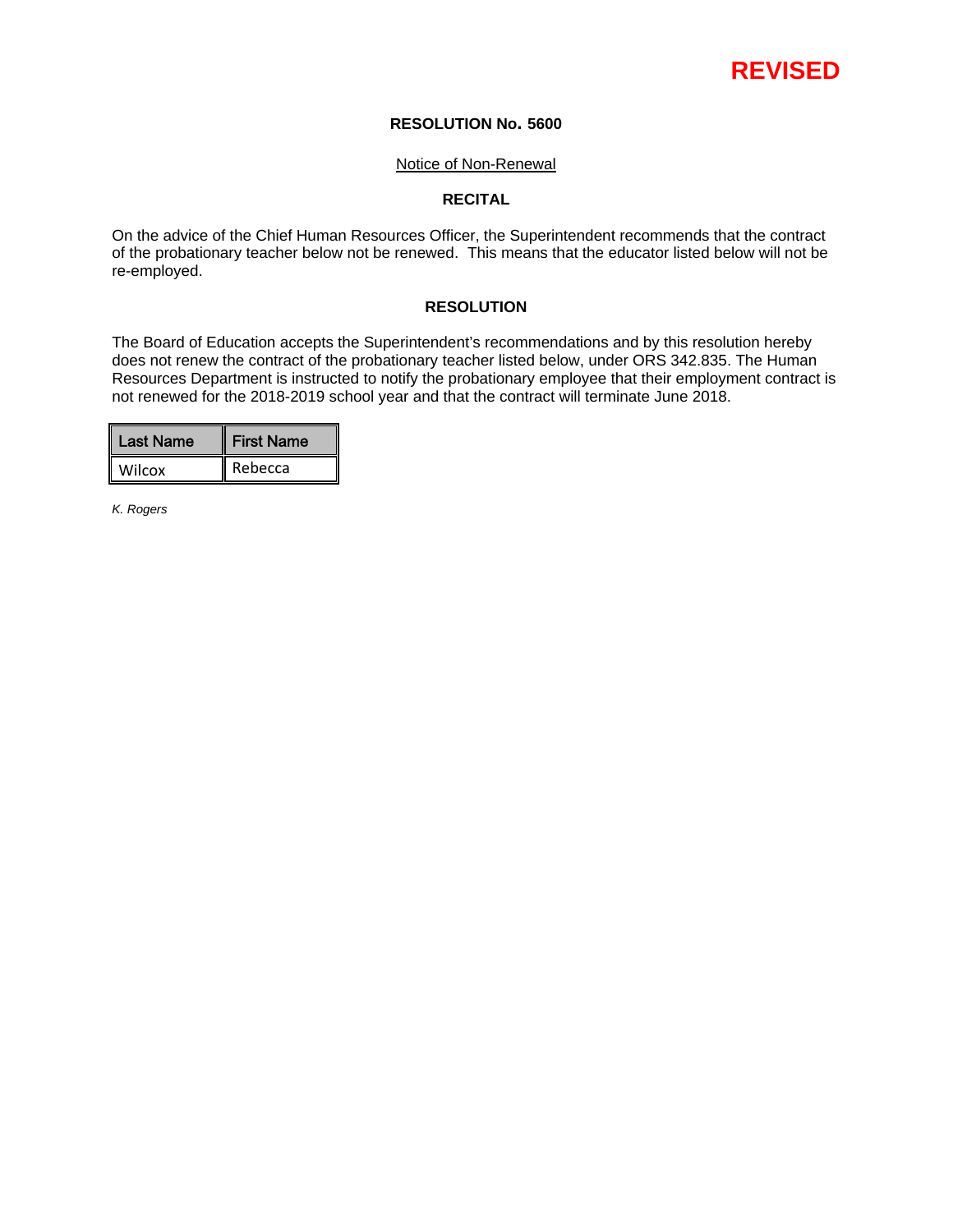

# **RESOLUTION No. 5601**

#### Notice of First Time Non-Extension Contract Teachers

# **RECITAL**

On the advice of the Chief Human Resources Officer, the Superintendent recommends that the contracts of the teachers below not be extended for the first time. First time non-extensions generally result in placement on a program of assistance for improvement and continuation of employment for another school year.

### **RESOLUTION**

The Board of Education accepts the Superintendent's recommendations and by this resolution hereby does not extend the contracts of the contract teachers listed below, on the grounds and processes identified in state law (ORS 342.865, ORS 342.895, ORS 342.905). The Human Resources Department is instructed to notify these personnel that their employment contracts are not extended for the 2018-2019 school year.

| <b>Last Name</b> | <b>First Name</b> |
|------------------|-------------------|
| <b>Birkey</b>    | Colleen           |
| Setiadi          | Yulia             |

*K. Rogers*